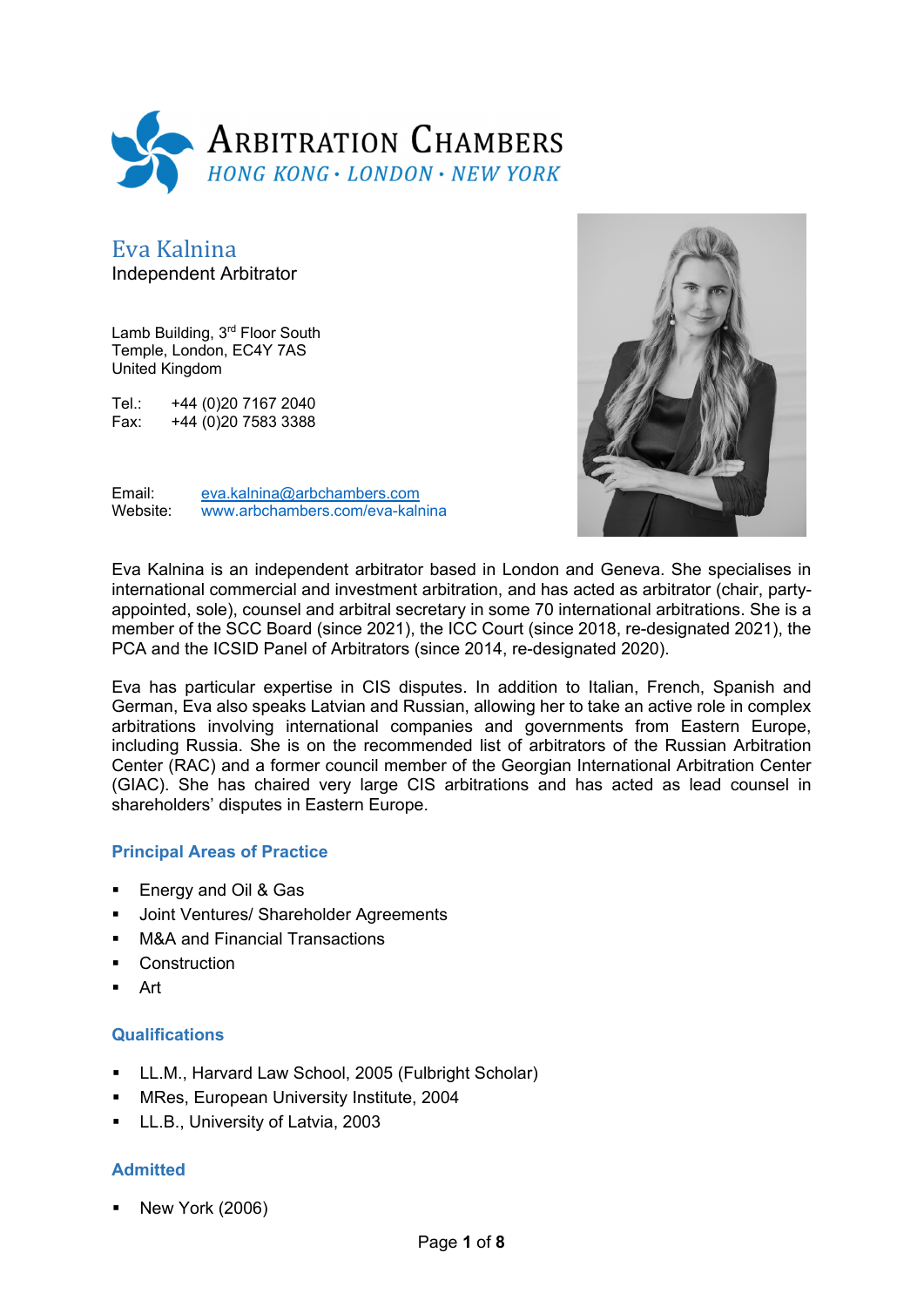## **Languages**

Latvian, English, Italian, Russian, French, Spanish, German

#### **Nationality**

Latvian

## **Employment History**

- Member of Arbitration Chambers (September 2021 present)
- Partner, Lévy Kaufmann Kohler (2009 August 2021)
- Associate, BonelliErede (2006 2009)
- Visiting Lecturer, Riga Graduate School of Law (2009)
- **Researcher, European Commission (2008 2011)**

## **Nominations as Arbitrator**

Eva is often appointed as arbitrator by parties and various arbitral institutions around the world. She has acted as arbitrator in some 40 disputes stemming from a wide array of industries, under all major institutional arbitration rules (ICC, LCIA, ICSID, SCC, SIAC, SAC/SCAI, FAI, CAM, LMAA, RAC, VCCA and others), governed by various procedural and substantive laws (English, Swiss, US (New York and Connecticut), Swedish, Russian, Ukrainian, Polish, Italian, Singapore, Indian, Israeli, Latvian, Lithuanian, Estonian, CISG, UNIDROIT Principles), and involving amounts in dispute of up to US\$2 billion.

## *REPRESENTATIVE COMMERCIAL DISPUTES*

## *Shareholder, M&A and Joint Venture Disputes*

- An LCIA arbitration arising out of a large multi-party shareholders' dispute (co-arbitrator);
- An LCIA arbitration arising out of a shareholders' dispute in the field of oil and gas (chair);
- An ICC arbitration between an Eastern and a Western European party regarding a post-M&A dispute in the chemical industry (co-arbitrator);
- A SAC arbitration between two financial institutions regarding a share purchase agreement (emergency arbitrator);
- An LCIA arbitration between a CIS and a Panamanian company regarding a share purchase agreement (sole arbitrator);
- An LCIA arbitration between CIS parties regarding a shareholder dispute (co-arbitrator);
- An ICC arbitration concerning a shareholder dispute between Russian companies and Russian nationals (co-arbitrator);
- An LCIA arbitration between BVI and Russian companies concerning a sale and purchase agreement involving a large real estate project (co-arbitrator).

## *Energy and Oil & Gas Disputes*

- An SCC arbitration between two CIS Parties regarding a contractual agreement in the field of oil and gas (sole arbitrator);
- An ICC arbitration between a large multinational energy company and a Middle Eastern construction company concerning the construction of a solar power plant in the Middle East (co-arbitrator);
- An ICC arbitration between two European companies involving the construction of an emergency power plant (co-arbitrator);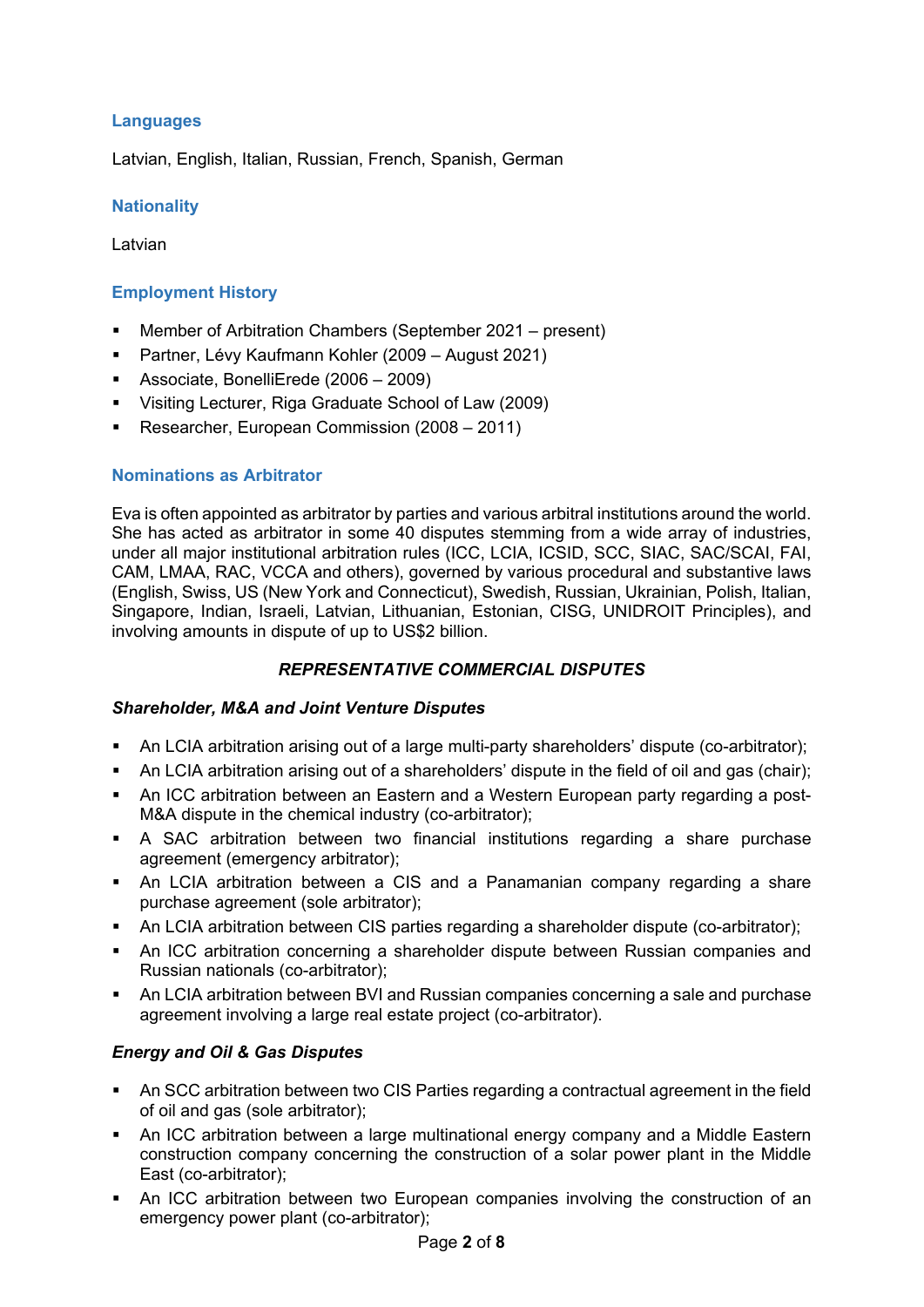- An LCIA arbitration between various Russian entities in the oil transportation industry (sole arbitrator);
- An SCC arbitration between a Middle Eastern and a CIS party in the steel industry (coarbitrator).

## *Construction Disputes*

- An ICC arbitration between a Western European and a CIS party in the area of property development and construction (chair);
- An SCC arbitration between two CIS parties in the area of construction and natural resources (chair);
- An SCC arbitration between an Asian party and a CIS party concerning the construction of one of the largest metallurgical plants in the CIS region (chair);
- An SCC arbitration between two Eastern European parties in the energy and construction sector (co-arbitrator).

#### *Various Commercial Disputes*

- A multi-party LCIA arbitration regarding an insurance claim (chair);
- An LCIA arbitration between European and US entities in the financial services industry (sole arbitrator);
- A SIAC arbitration between two Asian parties regarding a large contractual dispute (sole arbitrator);
- A VCCA arbitration between two European parties with respect to a lease agreement (coarbitrator);
- A RAC arbitration between a CIS and a Belize company in the legal services industry (sole arbitrator);
- A CAM arbitration regarding a contractual dispute between two European companies (sole arbitrator);
- A SCAI arbitration arising out of a contractual dispute between two European parties (sole arbitrator);
- A SIAC arbitration between a Russian and an Asian party arising out of a distribution agreement (sole arbitrator);
- An LCIA arbitration between European entities in the medical services industry (sole arbitrator);
- A SIAC arbitration between a European and an Asian party in the food distribution industry (sole arbitrator);
- An ICC arbitration between two Middle Eastern companies in the defense and transportation industry (sole arbitrator);
- An LCIA arbitration between two European companies concerning the provision of services in the healthcare industry (sole arbitrator);
- A dispute concerning the sale of goods under the Arbitration Rules of the Finland Chamber of Commerce (sole arbitrator);
- A maritime dispute under the Terms of the London Maritime Arbitrators Association (coarbitrator).

## *REPRESENTATIVE INVESTMENT TREATY DISPUTES*

 *Almasryia for Operating & Maintaining Touristic Construction Co. L.L.C. v. State of Kuwait*, ICSID Case No. ARB/18/2 (member of the annulment committee);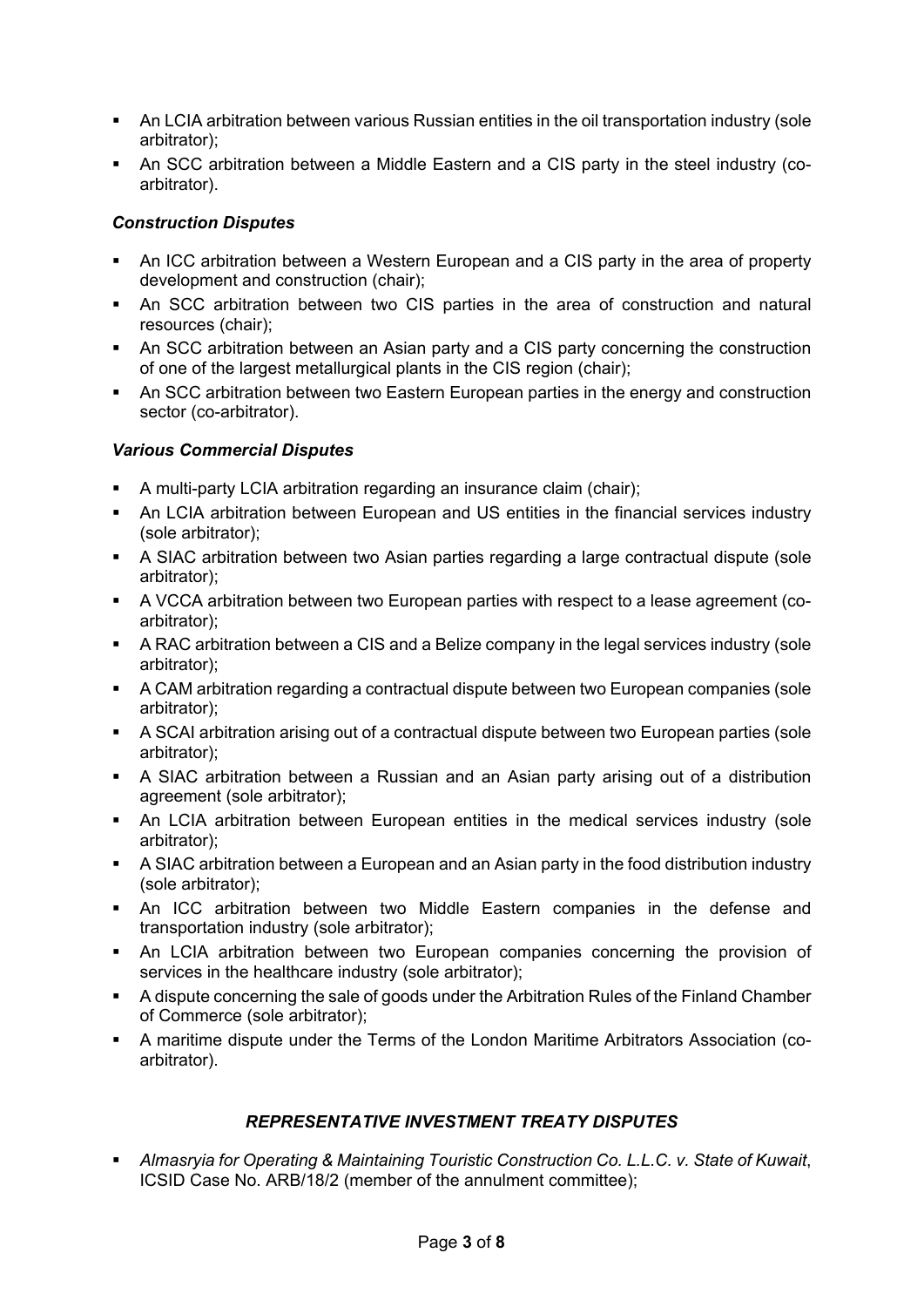- An investment arbitration between Eastern European parties in the banking industry (expert);
- *KT Asia Investment Group B.V. v. Republic of Kazakhstan*, ICSID Case No. ARB/09/8, a dispute in the banking industry (assistant to the Tribunal);
- A PCA arbitration between Eastern European investors and a State involving an alleged expropriation in the oil & gas sector (assistant to the Tribunal);
- *Saipem S.p.A. v. The People's Republic of Bangladesh*, ICSID Case No. ARB/05/7, a dispute in the gas transportation industry (counsel);
- *Ares International S.r.l. and MetalGeo S.r.l. v. Georgia*, ICSID Case No. ARB/05/23, a dispute in the steel production industry (counsel);
- *Jan de Nul N.V. and Dredging International N.V. v. Arab Republic of Egypt*, ICSID Case No. ARB/04/13, a dispute in the dredging industry (counsel).

## **Experience as Counsel**

Eva's experience includes participation in arbitrations as counsel and expert. According to Legal 500 (2021), Eva is singled out by sources for her skills as a 'good negotiator' and recommended for her work as counsel.

- An SCC arbitration between Eastern European parties concerning a shareholder dispute arising out of an M&A transaction (lead counsel);
- An ICC arbitration between a pharmaceutical company and its distributor (lead counsel);
- An ICC arbitration between a European bank and a Middle Eastern company in the banking industry (counsel);
- Several other construction disputes between European companies under the ICC Rules, mostly involving multinational integrated energy companies (counsel);
- A CAS arbitration in the football industry arising out of an agency agreement (counsel).

## **Arbitration Panels & other Professional Activities**

- Member of the SCC Board
- Member of the ICC Court of Arbitration (since 2018, re-designated in 2021)
- ICSID Panel of Arbitrators (since 2014, re-designated in 2020)
- Member of the Permanent Court of Arbitration
- Court of Arbitration for Art
- Russian Arbitration Center (Recommended List of Arbitrators)
- Council Member, Georgian International Arbitration Centre (2016-2020)
- Council Member, Republic of Latvia's Council of Independent Experts in EU and International Law

#### **Accolades**

Eva is recognized as a "Global Leader" in WWL Arbitration 2021 and 2022 and is recommended by Legal 500 EMEA Guide 2020 and 2021. She is also ranked as "Excellent" in the Leaders' League 2021 'Dispute Resolution – International Arbitration – Switzerland' Guide, and a Rising Star in the Expert Guides 2019 (Commercial Arbitration). In 2019, Eva was recognized as one of the two most highly regarded individuals in Who's Who Legal: Arbitration — Future *Leaders (Europe)*, where clients and peers say she is "like a fish in water when it comes to complex and sophisticated arbitration".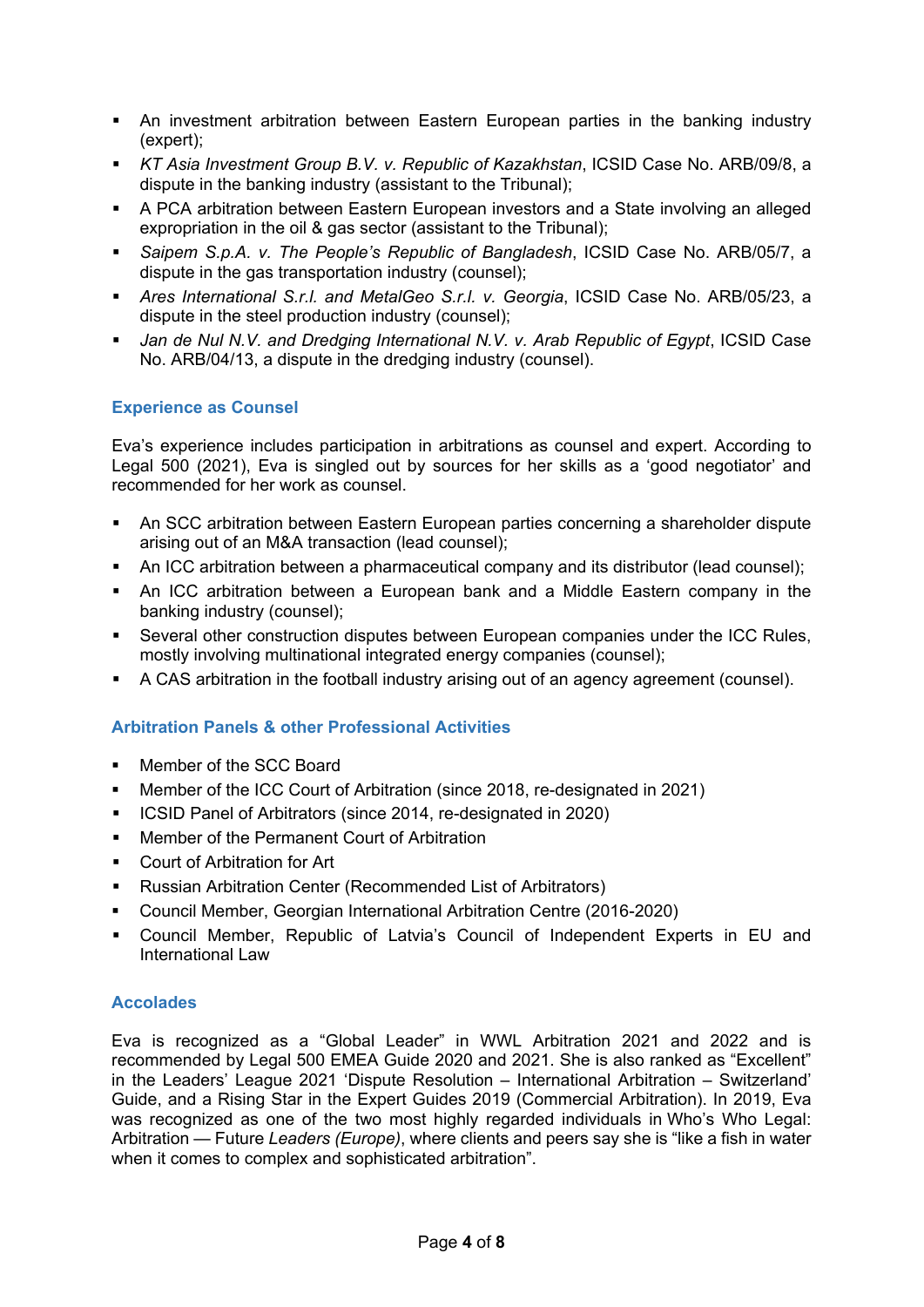# **Research, Publications & Lectures**

*Recent Speaking Engagements and Lectures:* 

- Speaker, 11th Annual ICC Russia Arbitration Conference "Russia as a place for dispute resolution", talk on "Climate Change and the Changing Landscape of Energy Arbitration in Europe", December 2021;
- Speaker, panel on "Latest arbitration news and developments for Russian arbitrations in London", Russian Law Week, London, England, November 2021;
- Speaker, Roundtable on "Efficiency and Challenges of Cross-Examination in International Arbitration", Cross-Examination Moot, November 2021;
- Speaker, 9th Dublin International Arbitration Day conference, "Europe: What is coming down the track for International Commercial Arbitration", Dublin, Ireland, November 2021;
- Speaker, ERA: Push for Parity, "The Art of Deliberations: Tips from Behind the Scenes", October 2021;
- Speaker, The SCC East-West Forum: Focus on Arbitration in Poland and the Baltic States, "Inspirational Talk", September 2021;
- Speaker, GAR Live: Eastern Mediterranean, "Arbitration and Energy Disputes", June 2021;
- Speaker, London International Disputes Week "The Evolving Role of the Digital Advocate", May 2021;
- Speaker, St. Petersburg FDI E-Conference, "Complex Corporate Structures and International Investment Law", October 2020;
- Speaker, SIAC and Essex Court Chambers webinar, "How to Win Virtual Arbitration Hearings", July 2020;
- Speaker, Mute-Off Thursdays webinar, "Due Process Paranoia at the time of Covid-19", June 2020;
- Co-chair, LCIA European Users' Council Symposium at Tylney Hall, England, September 2019;
- Speaker, ICC YAF Global Conference: Workshop on the Conduct of Arbitral Proceedings, London, England, June 2019;
- Speaker, GAR Live Frankfurt: panel on "GAR Live question time", Frankfurt, Germany, May 2019;
- Co-organizer, ICC YAF conference "Interim Measures and Security for Costs in International Arbitration", Vilnius, Lithuania, March 2019;
- Speaker, DIS40 and German-Russian lawyers' association (DRJV) conference "Dispute resolution in CIS-related business transactions", panel on investment arbitration in the CIS, Frankfurt, Germany, February 2019;
- Speaker, Swedish Arbitration Association conference "Expedited arbitrations: fast justice or forced adjudication?", Stockholm, Sweden, January 2019;
- Co-organizer, ICC YAF conference "State v Investor: a battle of procedure", Prague, Czech Republic, October 2018;
- Speaker, ICC-FIDIC conference, panel on "ICC Emergency Arbitrator in construction disputes", Tbilisi, Georgia, September 2018;
- Co-organizer and moderator, ICC YAF/ ICDR Y&I/ RCAN/ UAA joint event "The New York Convention: present achievements and future challenges", Kiev, Ukraine, September 2018;
- Speaker, Kiev Arbitration Days, "The science or fiction of legal technology: time to adjust", presentation on "AI as arbitrator: panacea or problematic", Kiev, Ukraine, September 2018;
- Moderator, ICC YAF Europe Regional conference, "Third-party funding in practice", Lisbon, Portugal, June 2018;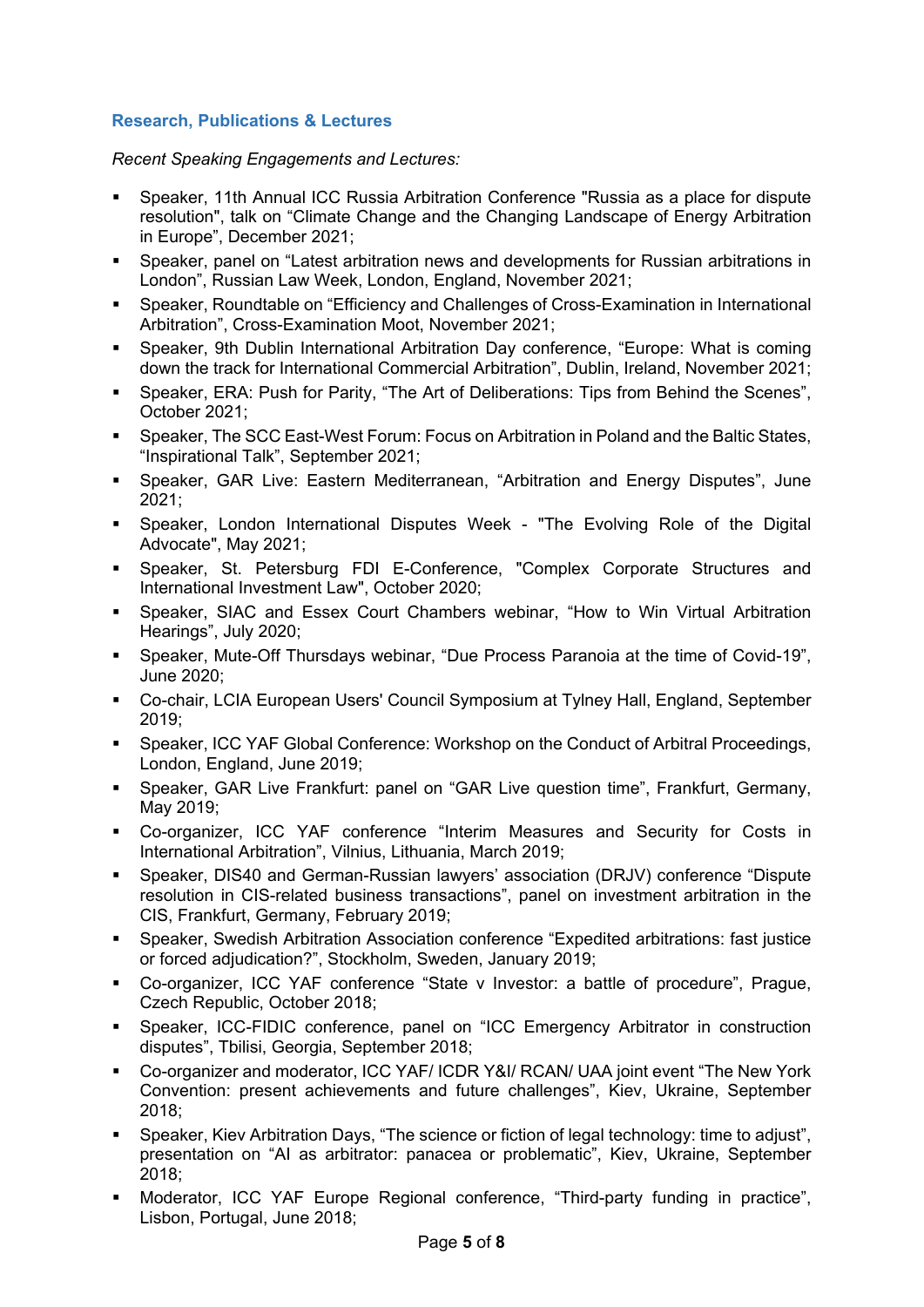- Speaker, ASA below 40 Spring Seminar "Construction Arbitration", presentation on "The expert-tribunal and expert-expert relationships", Geneva, Switzerland, June 2018;
- Speaker, St. Petersburg International Legal Forum, panel on "Investment arbitration: how to ensure fair play between foreign investors and host States?" and panel on "Due process paranoia", St. Petersburg, Russia, May 2018;
- Speaker, Arbitral Women event on "Improving diversity in international arbitration", London, England, March 2018;
- Speaker, ICC YAF conference "Show me the money the enforcement of arbitral awards", presentation on "Enforcement against State assets", Frankfurt, Germany, March 2018;
- Speaker, ICC Prague Arbitration Days, presentation on "The role of the "seat" in international arbitration", Prague, Czech Republic, February 2018;
- Co-organizer and speaker, ICC YAF conference on the occasion of VIS Pre-Moot, presentation on "Confidentiality and transparency in commercial and investment arbitration", Riga, Latvia, February 2018;
- Lecturer, NILS Annual International Arbitration Conference, lecture on "Selection of arbitrators: independence and impartiality", Kings College London, England, February 2018;
- Speaker, C5 conference "International dispute resolution involving Russian and CIS parties", roundtable discussion on "Costs in International Arbitration and Litigation: Top Tips for Managing "Claimant-Lawyer-Funder" Tri-Partite Relationship", London, England, January 2018;
- Lecturer, "Balancing transparency and confidentiality in investment arbitration", the Latvian State Chancellery, Riga, Latvia, January 2018;
- Co-organizer, ICC YAF conference on "The arbitrator's duty to disclose potential conflicts", Zurich, Switzerland, December 2017;
- Co-organizer and moderator, ICC YAF/Young ICCA workshop on "Key steps for efficient advocacy in international arbitration", Kiev, Ukraine, November 2017;
- Speaker, ICC Bulgaria National Committee conference, panel on "Time and cost management in international arbitration", Sofia, Bulgaria, October 2017;
- Organizer and moderator, ICC YAF conference on "Selected issues of party nonparticipation in international arbitration", Vilnius, Lithuania, October 2017;
- Moderator, ICC YAF Global conference, session entitled "There's something about arbitration"; debate on expedited proceedings and the introduction of dispositive motions in arbitration, New York City, USA, June 2017;
- Co-organizer, ICC YAF conference on "Cost allocation selected issues", Zurich, Switzerland, June 2017;
- Speaker, Ukrainian Arbitration Association (UAA) Arbitration School, lecture on "Initiation of arbitration. Request for Arbitration. Answer to Request. Appointment of arbitrator. Independence and impartiality of arbitrators. Challenging and replacing arbitrators", Kiev, Ukraine, April 2017;
- Speaker, SCC conference on "Filing an investment claim: strategic choices and practical steps", Frankfurt, Germany, March 2017;
- Speaker, Mumbai Center for International Arbitration (MCIA), Young MCIA training day, lecture on "investment arbitration", Mumbai, India, February 2017;
- Speaker, C5 conference "International dispute resolution involving Russian and CIS parties", presentation on "Third-party funding, conflict of interest and disclosure", London, England, January 2017;
- Speaker, ICC YAF/ YIAG/ ICDR Y&I/ UAA conference "Light in the tunnel of ethics? Regulation of counsel conduct in international arbitration", Kiev, Ukraine, November 2016;
- Speaker, Mumbai Center for International Arbitration Inaugural Conference, roundtable on "Hot topics in international arbitration", Mumbai, India, October 2016;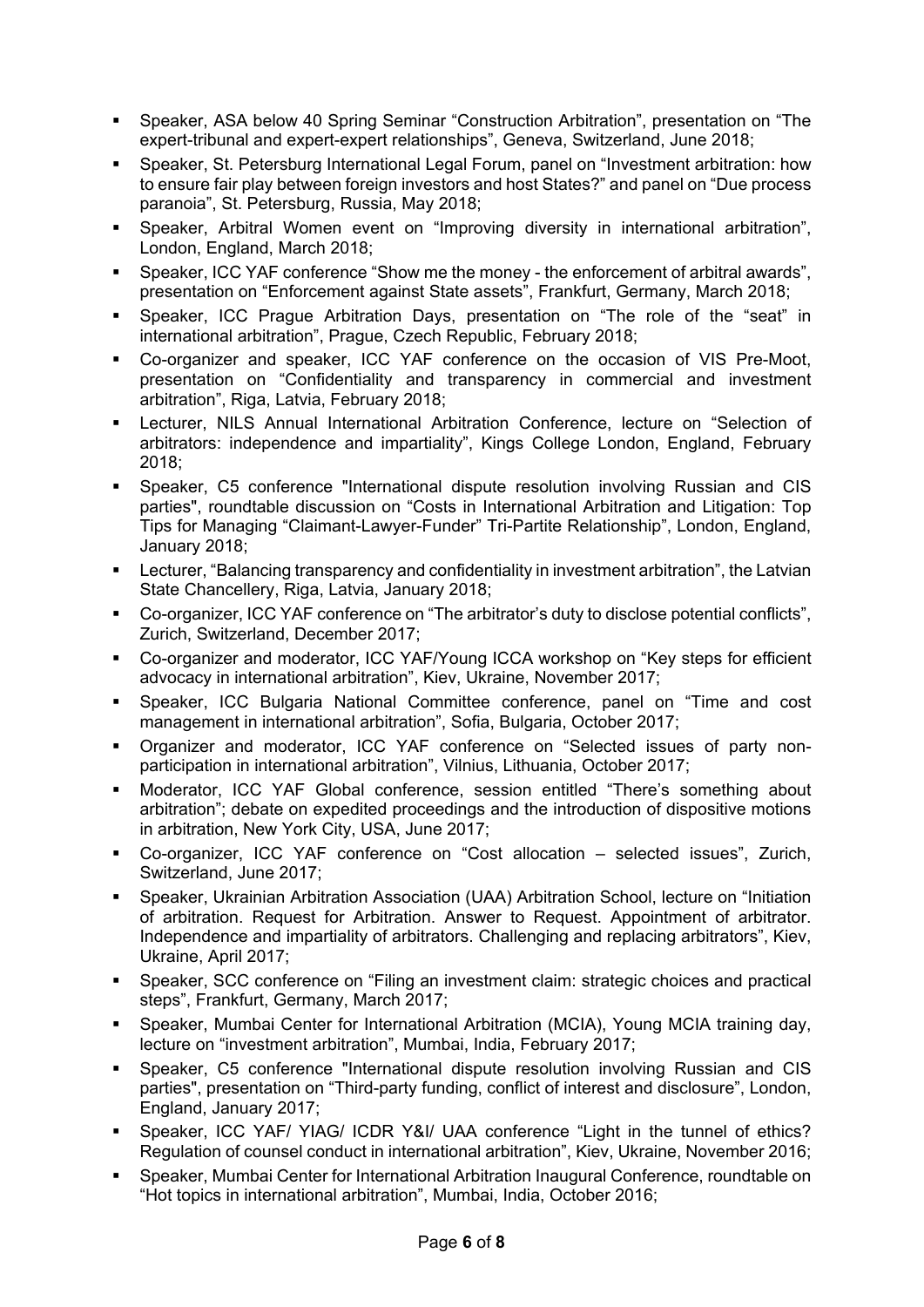- Speaker, European Society of International Law 12<sup>th</sup> Annual Conference, presentation on "Baltic states and international investment law", Riga, Latvia September 2016;
- Speaker, SCC conference on "Investment arbitration under the SCC Rules", presentation on "Transparency and the Mauritius Convention", Frankfurt, Germany, March 2016;
- Speaker, 74th conference of the University of Latvia, plenary session, "Striving for balance in ISDS: State counterclaims", Riga, Latvia, February 2016;
- Speaker, ICC Lex Mercatoria Forum, "Challenge of arbitrators in the ICC International Court of Arbitration", Minsk, Belarus, November 2015;
- Moderator, GIAC Arbitration Days Regional Development of Arbitration, panel of "Dos and don'ts of acting as an arbitrator" and speaker, Young ICCA Skills Training Workshop, Tbilisi, Georgia, October 2015;
- Keynote speaker, ICC's Young Arbitrators' Forum (ICC YAF) and Young Arbitrators Copenhagen (YAC) conference on "Independence and impartiality: the new IBA Guidelines", lecture on "The challenge of preventing challenges: Independence and impartiality in the next decade", Copenhagen, Denmark, September 2015;
- Moderator, C5 conference "Women leaders in dispute resolution", London, England, June 2015;
- Organizer and speaker, London Court of International Arbitration and Young ICCA joint conference, lecture on "Commercial and investment arbitration: similarities and differences", New Delhi, India, November 2013;
- Speaker, German Institution of Arbitration (DIS) conference on "The interplay of private and public paradigms in international investment arbitration", Frankfurt, Germany, October 2013;
- Main organizer and moderator, Young ICCA and Milan Arbitration Chamber joint conference on "Tips for conducting a successful arbitration", panel on "Drafting arbitration clauses, choosing the tribunal and effective oral advocacy", Milan, Italy, October 2013;
- Organizer and speaker, Young ICCA International Arbitration Training Day for Practitioners, lectures on "Arbitral proceedings" and "Investment arbitration", Tbilisi, Georgia, June 2013;
- Co-lecturer (with V V Veeder QC), ICCA Roadshow on the Application of the New York Convention, workshop for the Georgian Supreme and Appellate Court judges, Tbilisi, Georgia, June 2013;
- Speaker, DIS Baltic Arbitration Days 2013 Arbitration in corporate and finance disputes, presentation on "Reps and warranties and knowledge of the purchaser and due diligence in corporate acquisitions", Riga, Latvia, May 2013;
- Speaker, seminar on international trade law, organized by the Centre for International Legal Studies (CILS) and the Iranian Central Bar Association, lecture on "The impact of economic sanctions on contracts and on the arbitral process", Tehran, Iran, April 2013;
- Moderator, Young Practitioners' Symposium, co-organized by the IBA, YIAG and ALARB on the occasion of IBA Arbitration Day, Bogotà, Colombia, February 2013;
- Organizer and moderator, ICC's Young Arbitrators' Forum (YAF): "Arbitration in the field of commodities training", panel on "Current issues in the oil & gas sector", Geneva, Switzerland January 2013;
- Speaker, Young Arbitration Practitioners (YAP) conference, panel on "Simpler, cheaper, faster: Arbitration in an impatient world", paper on "One arbitrator? What the user wants", Singapore, June 2012;
- Co-moderator, International Council for Commercial Arbitration (ICCA) conference, panel on "Relationship between international arbitration and the national judge", Singapore, June 2012;
- Speaker, Centre of International Legal Studies (CILS) Arbitration Symposium, paper on "Enforcement of commercial arbitral awards through investment arbitration. A mock case.", Salzburg, Austria, May 2012;